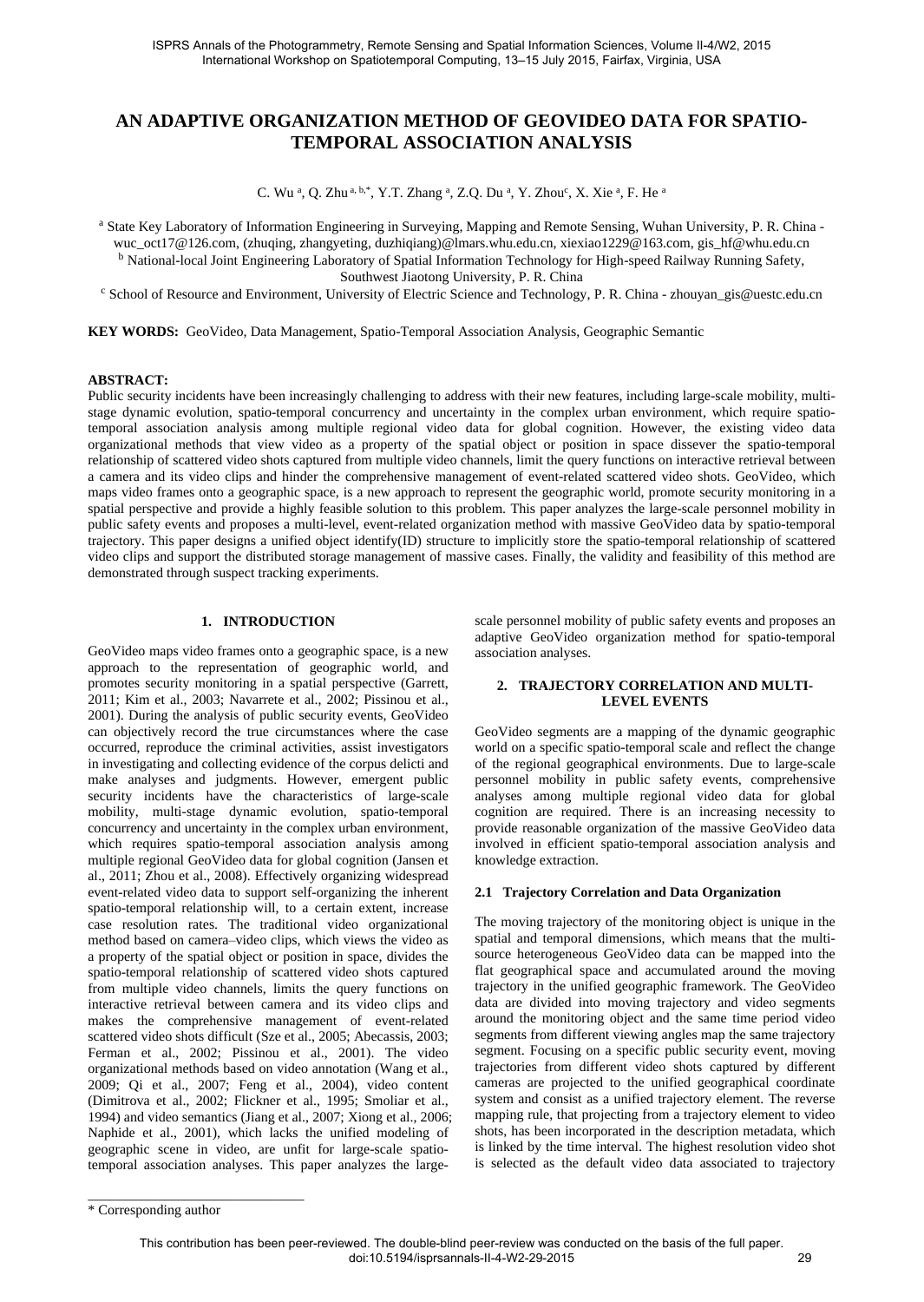segment that maps multiple video shots from different viewing angles and it supports the viewpoint selection by metadata caption when browsing this time period. To facilitate the user queries, the abstract of the public security event and mixed index are established, including the period contents, the moving trajectory, the character features, the description of the event process model, etc. For supporting spatio-temporal queries on public security events, an extended R tree is established in which time is viewed as another dimension in addition to the spatial dimensions. The 2D moving trajectory of the monitoring object and the time period consist of the three dimensions of the extended spatio-temporal R tree.

# **2.2 Spatio-Temporal Association and Multi-Level Events**

The sudden incident occurrence is the consequence of a series of happenings in a period of time. Two seemingly unrelated public safety events may have relevant spatio-temporal association relationships, such as cause and effect or trajectory overlapping, which can be grouped as an aggregated event to express the phenomenon in a higher level.

The cognition of public security events is a multi-scale incremental process. The "scale" concept is an important feature for representing spatial data, which reflects the hierarchical cognition of spatial phenomenon (Ai et al., 2005). Multi-level events, organized by the recursive aggregation of the sub events, inform people of the entire situation from different detail and scope levels; for example, the group incident contains a series of individual incidents. The inner relationships between multilevel events are diversified, such as gradual evolution, cause and effect, and parallel developing. The geographical semantic relationship between multi-level events is extracted, and the resource description framework (RFD) is used to structurally

express the constraint conditions. RDF contains the triples {subject, predicate, object} (Klyne et al., 2006); the subject and object refer to a composite event and sub event or event and video shot; the predicate refers to the constraint condition.

#### **3. AN ADAPTIVE GEOVIDEO ORGANIZATION METHOD**

### **3.1 Hierarchical Organization of GeoVideo**

Public security events are organized according to the spatiotemporal R tree of the trajectories. Users initially query abstracts of the targeted event by the spatio-temporal range. The abstract includes the time period, path trajectory, appearance descriptors of the monitoring object, event description and other information, which offer directory information for choice decisions. The users can progressively schedule the appropriate sub event if the query result is an aggregated event (local smallscale event, regional meso-scale event or global large-scale event). For an atomic event, all of the video shots are related to the event buildup of the GeoVideo shot group and are mapped to the moving trajectory according to the time series. For overlapping video shots, the overlapping portions are partitioned and grouped into multi-angle shots. The multi-angle shots are mapped to the corresponding trajectory segment and the highest resolution shot is chosen as the default. The representative key frames are concisely chosen to express the main content of the video shot. A video shot can have one or more key frames, which depends on the complexity of the GeoVideo shot. For balancing the scheduling granularity, the video shots and key frames related to a public security event should be discretely stored and progressive scheduled.



Figure 1. Video scheduling workflow

# **3.2 The Design of Multi-Level ID Structure**

The GeoVideo frame, GeoVideo shot and GeoVideo shot group demonstrate the video content in three independent hierarchies.

The division of video breaks the relevance of each section. It is difficult when designing the ID structure to implicitly present its relationship and logically maintain its integrity to support unified scheduling. The typical object ID structure in NoSQL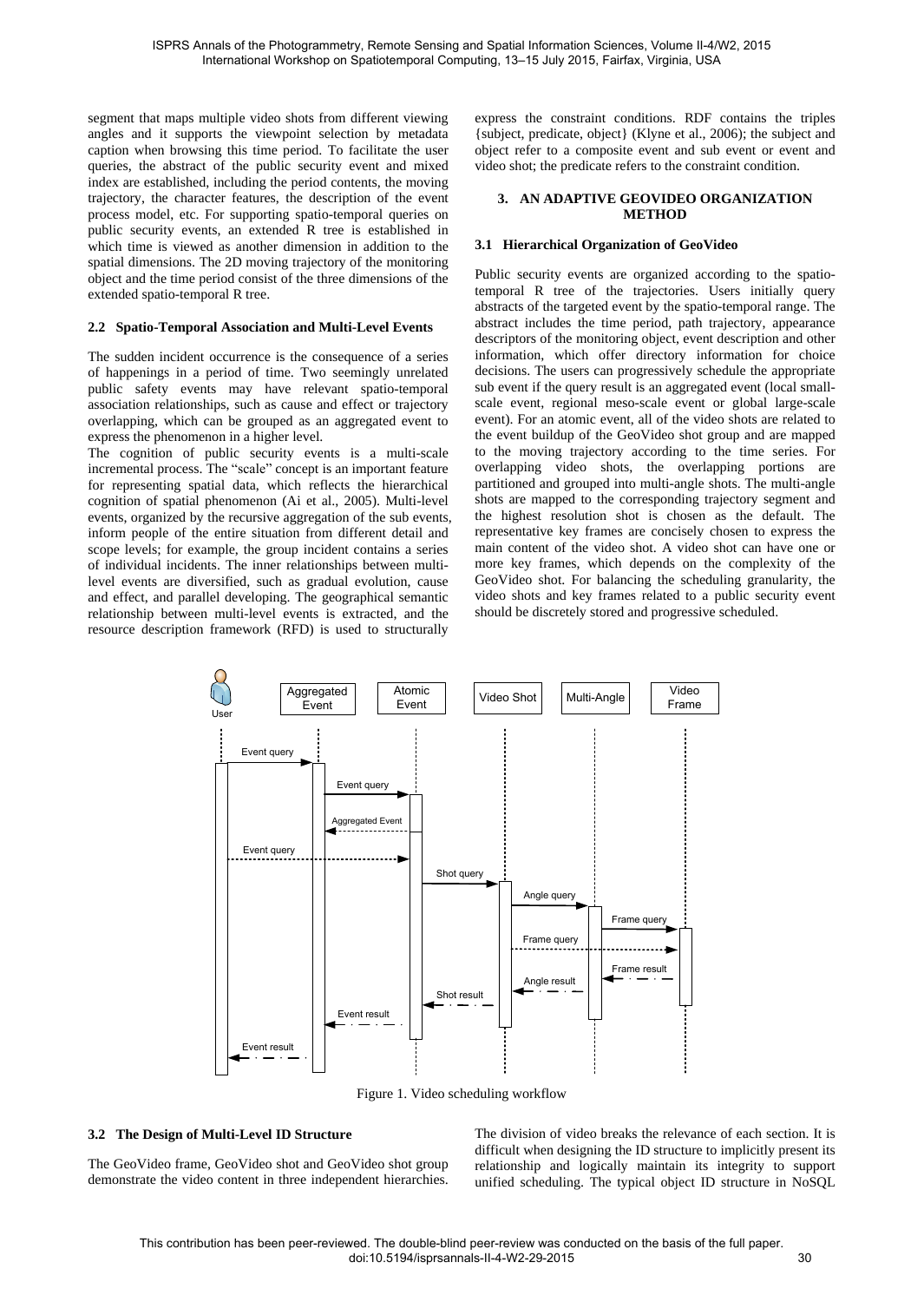database MongoDB is one such example, as illustrated i[n Figure](#page-2-0)  [2.](#page-2-0) The unique identification code of MongoDB comprises 12 bytes that support distributed storage. Among them, the  $0 \sim 3$ bytes store the time reference, the absolute number of seconds since 1 January 1970 00:00:00 UTC; the  $4 \sim 6$  bytes store the server ID, which is usually a hash value of the machine name; the  $7 \sim 8$  bytes store the process identifier of the MongoDB instance; the  $9 \sim 11$  bytes store the incremental number.

<span id="page-2-0"></span>Although the ID structure mentioned above ensures the uniqueness of each object identifier, there are two problems that need to be solved: (1) the event ID, GeoVideo shot ID and key frame ID are generated separately and have no relevance. Therefore, the mapping relationship must be preserved completely. For example, if a public security event includes several GeoVideo shots, the event entity should store all of the relevant GeoVideo shot IDs. If a time period of the video shot contains several viewing angles, the video shot entity should store all of the relevant multi-angle GeoVideo shot IDs. (2) The object ID duplication cannot be detected. Although the ID structure largely maintains production uniqueness, there is still a small probability of inevitable duplication because of the hash algorithm defect. Such ID structure design needs to traverse the entire object IDs to check the duplication. So, the ID structure is time-consuming and inefficient.

|           |  |  | ັ |          | ັ | 6         |  |         |  |  |  |
|-----------|--|--|---|----------|---|-----------|--|---------|--|--|--|
| timestamp |  |  |   | serverID |   | processID |  | counter |  |  |  |



Figure 2. Object ID structure of MongoDB



<span id="page-2-1"></span>Based on the analysis above, this paper defines a novel multilayer ID structure, as illustrated in [Figure 3,](#page-2-1) which vertically associates the multi-level events and horizontally associates GeoVideo shot group, GeoVideo shot and GeoVideo frame. The advantage of this novel ID structure is fast duplication detection and support of the distributed production. This ID structure occupies 12 bytes. Among them, the 0 byte stores the types of public security events and can support a maximum of 256 types. In China, there are totally 55 types of macro crime classifications, so the type byte can support the storage of crime classification and extension. The 1 byte is a management variable that stores the mapping information. The  $0 \sim 3$  bits in the 1st byte store the number of multi-angle shots mapped to the same time period; the  $4 \sim 7$  bits store the number of frames that belong to one video shot. The  $2 \sim 3$  bytes store the mapping information between the event and video shots. The  $4 \sim 6$  bytes store an incremental number and identifies the distributed working space. The working space is the minimum administrative unit for managing distributed public security events, similar to the jurisdictions of each local police station. Each working space has different identifiers in these 3 bytes, but the objects in the working space have the same identifier. It is easier to check duplication based on the working space. The 7  $\sim$  11 bytes store the incremental event number. Every event has different value in these 4 bytes, regardless of whether the event is an aggregated or atomic event. The storage scope of the event is up to  $2^{40}$  ( $2^{40}$  = 1099511627776), which is larger than the number of public security events in local area and can effectively avoid the exception of data overflow.

Generally speaking, the  $4 \sim 11$  bytes ensure that the object ID is globally unique in a monitoring area. Moreover, the  $2 \sim 3$  bytes of the aggregated event ID store the number of sub events; if the value of that area is i, this aggregated event contains i sub events. If the value of these 2 bytes is changed into the range of

[0, i-1], the aggregated event ID is changed to the relevant sub event logical ID. The description of the sub events is recorded in the abstract of the aggregated event. Then, the mapping table is used to transform the logical ID to the real sub event ID. The sub event may be an atomic event and may also be an aggregated event. The  $4 \sim 11$  bytes of the atomic event ID store the number of GeoVideo shots in chronological order. If the value of this area is j, this atomic event contains j video shots. If the value of these 2 bytes is changed into the range of [0, j-1], the atomic event ID is changed to the video shot ID, and the time duration of each video shot is queried by the attribute table. The GeoVideo shot ID points to the video data and key frame managing ID. The  $4 \sim 7$  bits in 1st byte of the key frame managing ID store the number of key frames, k. If the value of these 4 bits is changed into the range of [0, k-1], the frame managing ID is changed to the specific key frame ID. If the video shot has several viewing angles, the shot ID points to the highest resolution video in this time duration, the key frame managing ID of this video shot and a multi-angle shot ID. The 0  $\sim$  3 bits in the 1st byte of multi-angle shot ID store the number of multiple viewing angle video shots. If the value m of these 4 bits is changed into the range of [0, m-1], the multi-angle ID is changed to the specific viewing angle video shot ID. The information of the multi-angle video shots, such as viewing angle, direction, sight range, resolution, etc. is recorded in the attribute table for assisted selection. This ID structure implicitly expresses the relationship between objects, promotes the utilization of storage space and greatly satisfies the need of distributed management of massive amounts of GeoVideo data. **3.3 The Storage Scheme on Distributed Database MongoDB** 

In support of the huge volume of GeoVideo data, MongoDB as a NoSQL-type DBMS has the key capabilities of extendible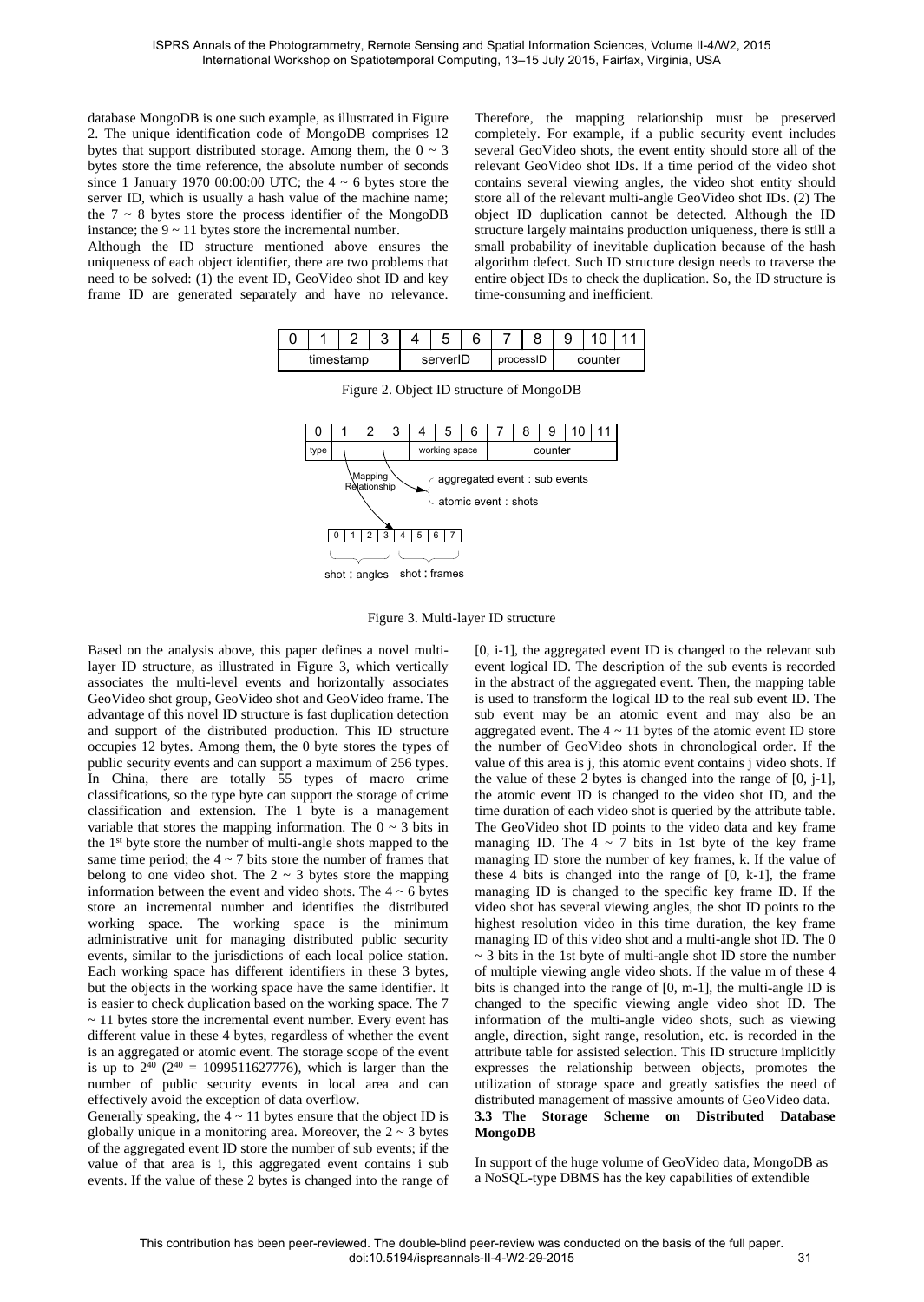storage, good read/write performance, is scheme-free, and is adopted as the storage tool for video data and semantic data. The elements in the structure of MongoDB include database, dataset, document and element. A dataset corresponds to a table in a traditional database. Document is similar to record, but it does not have a fixed structure and can flexibly change the properties. This characteristic is good for the storage of semantics.

According to the logical data organization model, as illustrated in [Figure 4,](#page-3-0) this paper designs and implements a physical storage model based on MongoDB. First, each crime type of the monitoring area is organized as a layer to manage public security events. Each event layer corresponds to a dataset in MongoDB and follows the naming rule of

"MonitoringArea\_CrimeType," such as "Hongshan\_Theft" and "Wuchang\_Robbery." MongoDB supports the distribution of datasets, thus the organization method refined to crime type can easily support storage distribution and schedule balancing. To save the layer information, a layer of metadata to manage directory information is established. Secondly, for each layer, according to the analysis in this paper, various sets are established, including the event abstract set, event set, GeoVideo shot set, multi-angle shots set, GeoVideo frame set and sematic association table. According to the sharing features of monitoring objects, such as appearance descriptor, behavior pattern, and landmark building, a separate shared data set is established for storage.



Figure 4. Logical storage model

<span id="page-3-0"></span>

Figure 5. Camera distribution

# <span id="page-3-1"></span>**4. CASE STUDY OF SUSPECT TRACKING**

This paper uses the multi-channel video data of a three-floor office building as an example to analyze the hierarchical organization of the GeoVideo data and progressive scheduling. The camera distribution is illustrated in [Figure 5](#page-3-1) with 26 indoor and outdoor cameras. The left picture shows the full view of the office building; the right picture shows the same view in transparent mode, which demonstrates the position of the cameras and the view frustum of each camera illustrated in a different color. The organization of a group incident is used as an example. Two people are successively entering the office building; each of them is a separate monitoring event. As illustrated in [Figure 6,](#page-4-0) the right side is the first floor plan. The blue line is the moving trajectory of suspect A, and the red line is the moving trajectory of suspect B. The arrows on the plan indicate the current positions of the suspects corresponding to the monitoring videos. However, it is unlikely that they are gang-related according to the behavior analysis. Therefore, these two events are grouped as an aggregated event.

The relevant video data are collected and organized in the hierarchical structure, and the IDs are listed in [Table 1.](#page-4-1) The octal character is used to list the 12 bytes ID and separate the 5 portions of the ID by '-', which directly display ID structure. From [Table 1,](#page-4-1) it is clear that the crime type number is " $Ox01$ ," and the working space number is "Ox000001." The aggregated event ID "Ox01-00-0002-000001-0000000003" records the number "Ox0002" of sub events in the third part of the ID structure and obtains the sub event IDs by changing the third part to the range of [Ox0000, Ox0002). The sub event ID is an intermediate ID that maps to the real atomic event by the mapping table, but it records the sequence of events and can easily map to abstract information. The first atomic event "Ox01-00-0004-000001-0000000001" maps to four video shots; this information is recorded in the third part of the event ID. While changing the third part to the range of [Ox0000, Ox0003), the shot IDs are obtained. The shot ID map to a frame managing ID, which records the number of frames in the  $4 \sim 7$  bits in the second part of the frame managing ID and directly changes to the frame ID. If the time duration of the shot ID has multiple viewing angles, the shot ID maps to a multi-angle managing ID, which records the number of viewing angles in the  $0 \sim 3$  bits in the second part of the multi-angle managing ID and can directly change to the multi-angle shot ID. The same frame mapping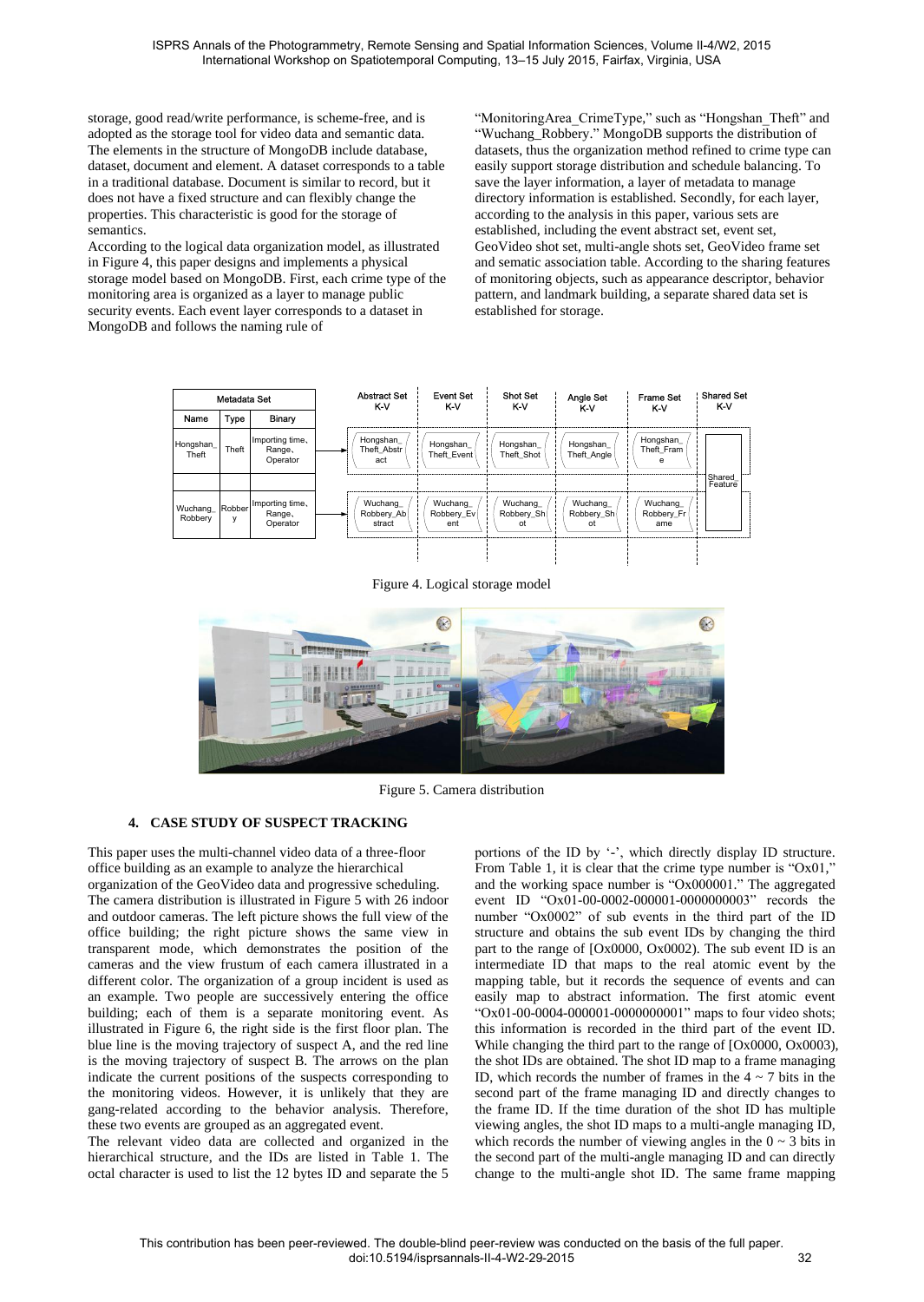rules apply to the multi-angle video shot as to the common video shot.



Figure 6. Suspect tracking of group incident

<span id="page-4-1"></span><span id="page-4-0"></span>

| $01 - 00 - 0001 - 000001 - 0000000003$<br>$01 - 00 - 0000 - 000001 - 0000000003$<br><b>ShotID</b><br>$01 - 00 - 0003 - 000001 - 0000000001$ | $01 - 00 - 0004 - 000001 - 0000000001$<br>01-00-0003-000001-0000000002 |
|---------------------------------------------------------------------------------------------------------------------------------------------|------------------------------------------------------------------------|
|                                                                                                                                             |                                                                        |
|                                                                                                                                             |                                                                        |
|                                                                                                                                             |                                                                        |
|                                                                                                                                             |                                                                        |
|                                                                                                                                             |                                                                        |
| $01 - 00 - 0002 - 000001 - 0000000001$                                                                                                      |                                                                        |
| $01 - 00 - 0001 - 000001 - 0000000001$                                                                                                      |                                                                        |
| 01-00-0000-000001-0000000001                                                                                                                |                                                                        |
| 01-00-0002-000001-0000000002                                                                                                                |                                                                        |
| $01 - 00 - 0001 - 000001 - 0000000002$                                                                                                      |                                                                        |
| 01-00-0000-000001-0000000002                                                                                                                |                                                                        |
|                                                                                                                                             |                                                                        |
| <b>Frame Managing ID</b>                                                                                                                    | FramelD                                                                |
|                                                                                                                                             | $01 - 01 - 0003 - 000001 - 0000000001$                                 |
|                                                                                                                                             | 01-00-0003-000001-0000000001                                           |
|                                                                                                                                             |                                                                        |
| Multi_Angle Managing ID                                                                                                                     | <b>Multi-Angle ShotID</b>                                              |
|                                                                                                                                             | $01 - 20 - 0001 - 000001 - 0000000001$                                 |
| 01-30-0001-000001-0000000001                                                                                                                | $01 - 10 - 0001 - 000001 - 0000000001$                                 |
|                                                                                                                                             | $01 - 00 - 0001 - 000001 - 0000000001$                                 |
| <b>Frame Managing ID</b>                                                                                                                    | FramelD                                                                |
|                                                                                                                                             |                                                                        |
|                                                                                                                                             | $01 - 11 - 0001 - 000001 - 0000000001$                                 |
|                                                                                                                                             | 01-02-0003-000001-0000000001                                           |